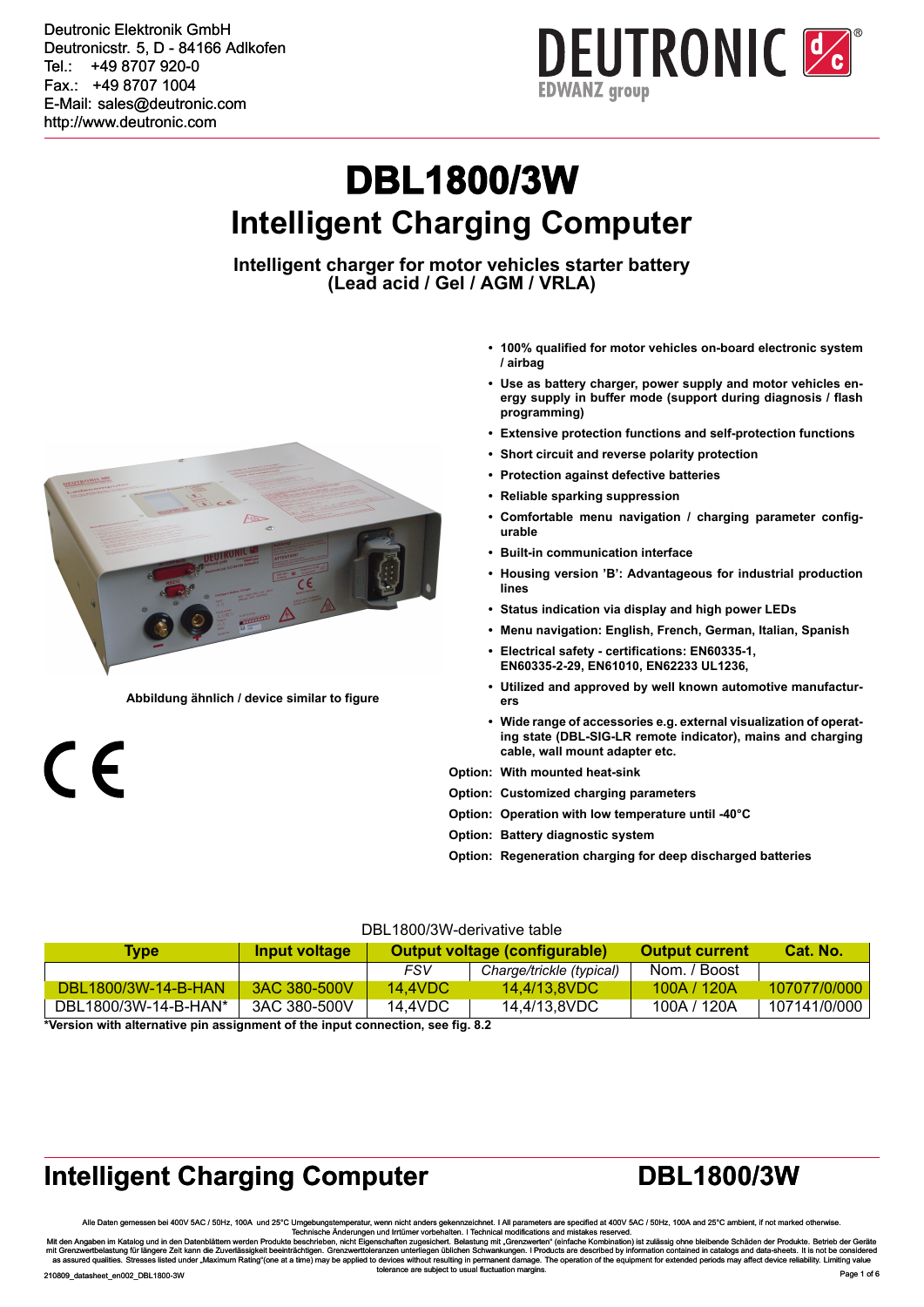**EDWANZ** group

#### **1 Input**

| Input voltage AC                        | nom. 3x 380-500VAC         | Tolerance: 320-552VAC<br>TN-S, TN-C, TT, IT systems                                                                                                                                                                                             |
|-----------------------------------------|----------------------------|-------------------------------------------------------------------------------------------------------------------------------------------------------------------------------------------------------------------------------------------------|
| Input frequency                         | $50 - 60$ Hz               | Tolerance: 45 - 65Hz                                                                                                                                                                                                                            |
| Input voltage DC                        | 450 - 700VDC               | Tolerance: 400-780VDC                                                                                                                                                                                                                           |
| Inrush current                          | No Inrush current          | Active regulated limitation / Option: Values modifiable on request (e.g.<br>mains switch-on time delay etc.)                                                                                                                                    |
| <b>Current consumption at full load</b> | 5 A                        |                                                                                                                                                                                                                                                 |
| <b>Power factor</b>                     | > 0,93                     |                                                                                                                                                                                                                                                 |
| Hold up time                            | >10ms                      | @ Uout > Uout -10%                                                                                                                                                                                                                              |
| Input fuse                              |                            | Externally, a 3-pole circuit breaker with characteristic $\geq$ B must be pro-<br>vided. The circuit-breaker must be dimensioned in accordance with<br>the country-specific regulations and to the maximum rated current<br>specification.      |
| Transient over voltage protection       | Varistor (4,5kA / 71J)     | L1, L2, L3; active transient voltage filter (1000V/1.3ms)                                                                                                                                                                                       |
| Input connector                         | 3-phase mains<br>connector | Connection of 3AC mains cable at the front side of the device with<br>Harting Connector HAN6E/B in two versions:                                                                                                                                |
|                                         |                            | 107077: L1(Pin-1), L2(Pin-2), L3(Pin-4), PE(contacts external)                                                                                                                                                                                  |
|                                         |                            | 107141: L1(Pin-1), L2(Pin-2), L3(Pin-3), PE(contacts external)                                                                                                                                                                                  |
|                                         |                            | PIN assignment – see technical drawing 8.2); Connection of N [neu-<br>tral] is not permitted!                                                                                                                                                   |
|                                         |                            | HAN: Mains connection via Harting connector HAN6E/B (Note: Mains<br>connection is NOT hot pluggable!<br>Attention: Included in delivery is only the plug on the device side, The<br>mating plug can be ordered from Deutronic cat. no.: 140442) |
|                                         |                            | Further optional connector variants on request:                                                                                                                                                                                                 |
|                                         |                            | a) 4-pole, plug-able screw terminal $(4x 0.5-4mm^2)$                                                                                                                                                                                            |
|                                         |                            | b) Mains connection kit with protective cover<br>(cat. no.: 140742)                                                                                                                                                                             |
|                                         |                            | c) Fully pre-assembled mains connection kit (protective cover<br>[see b)], CEKON mains plug as well as customized design /<br>length of mains cable)                                                                                            |
| <b>A.L.</b>                             |                            |                                                                                                                                                                                                                                                 |

### **2 Output**

**Output voltage (configurable)** 2 - 17VDC For an output voltage > 15,5VDC the default OVP limit must be changed. **continuous output current** max. 100A

### **Intelligent Charging Computer <b>DBL1800/3W**

Alle Daten gemessen bei 400V 5AC / 50Hz, 100A und 25°C / 50Hz, 100A und 25°C / 50Hz, 100A und 25°C / 50Hz, 100A und 25°C / 50Hz, 100A und 25°C / 50Hz, 100A und 25°C / 50Hz, 100A und 25°C / Technische Anderungen und Irrtime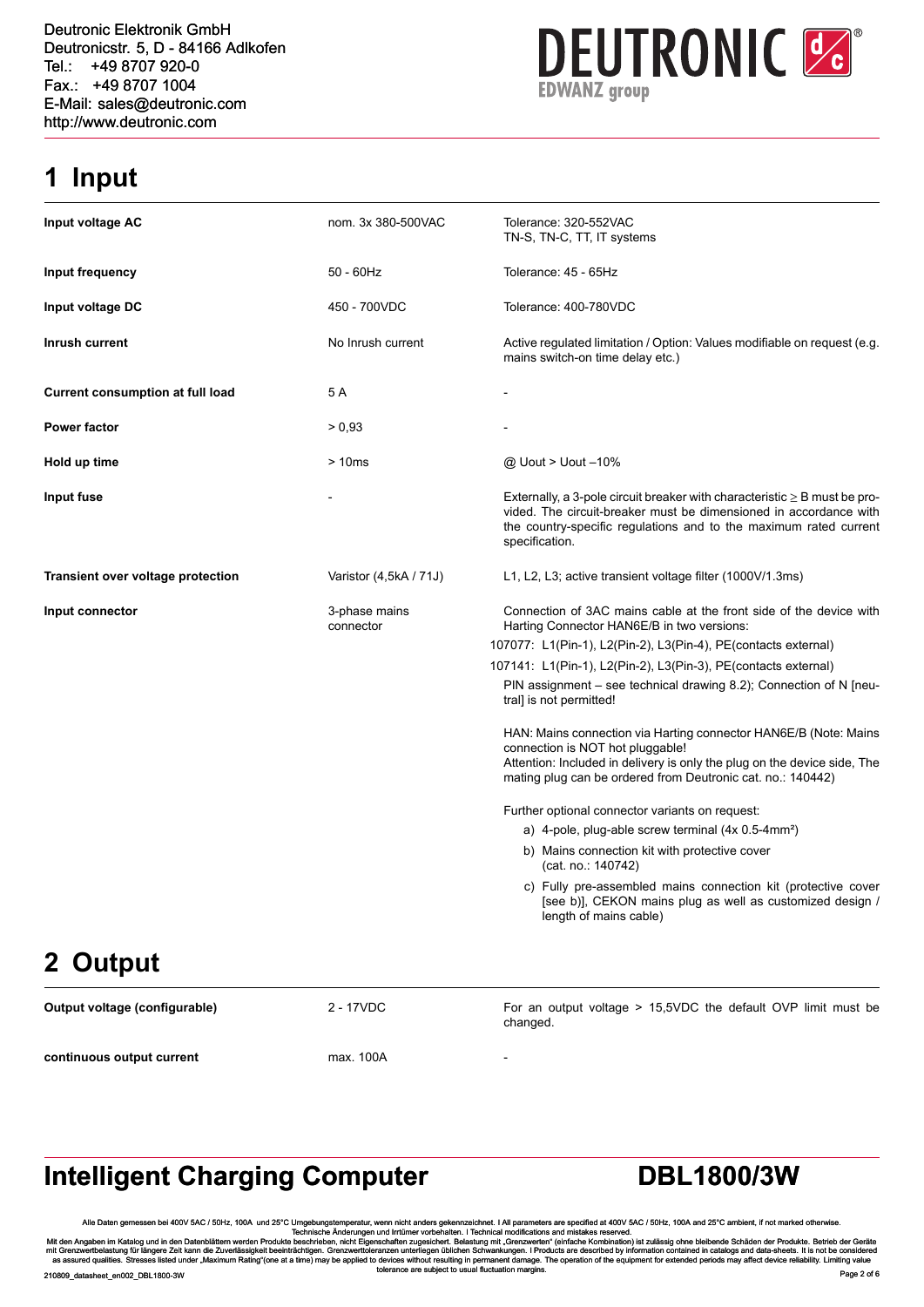| Fax.: +49 8707 1004<br>E-Mail: sales@deutronic.com<br>http://www.deutronic.com | <b>EDWANZ</b> group                      |                                                                                                                                                             |  |  |
|--------------------------------------------------------------------------------|------------------------------------------|-------------------------------------------------------------------------------------------------------------------------------------------------------------|--|--|
| Short-term output current (Boost)                                              | max. 120A                                |                                                                                                                                                             |  |  |
| <b>Boost</b>                                                                   | Adaptive process                         | Cooling time depends on boost time (max. 1 min). After 1 min boost<br>( $I_{\text{out}}$ >100A) automatic cooling phase ( $I_{\text{out}}$ ≤ 100A) of 4min. |  |  |
| <b>Current limiting</b>                                                        | typ. $\pm$ 1%<br>of adjusted value       |                                                                                                                                                             |  |  |
| Output power                                                                   | $\leq$ 1800W with boost                  | Automatic power adjustment depending on input voltage, ambient<br>temperature and load condition                                                            |  |  |
| <b>Output connector</b>                                                        | Welding cable connector                  | Plug [-] / socket [+]) for wire cross section 16 / 25mm <sup>2</sup>                                                                                        |  |  |
| operating modes                                                                | charge- / power supply- /<br>AUTO - mode | Further modes on request                                                                                                                                    |  |  |

### **3 Regulation accuracy**

| <b>Tolerance</b>                | $\pm$ 2% over all                       | $\overline{\phantom{a}}$ |
|---------------------------------|-----------------------------------------|--------------------------|
| Load regulation static (10-90%) | $0.5\%$                                 | typ. 0,05%               |
| Load regulation dyn. (10-90%)   | $< 7 \%$                                | $\overline{\phantom{a}}$ |
| <b>Recovery time</b>            | < 2 ms                                  | $\overline{\phantom{a}}$ |
| <b>Temperature drift</b>        | $-25^{\circ}$ C  +50 $^{\circ}$ C: < 1% | $\overline{\phantom{a}}$ |
| Voltage ripple                  | $< 100$ mVpp                            | $\overline{\phantom{a}}$ |
| <b>Switching spikes</b>         | $<$ 300 mVpp                            | ٠                        |

### **4 EMC (Electromagnetic Compatibility)**

| <b>RF-emission</b>                | EN55011 class B                    | With signal lamp / interface connection: class A                                        |
|-----------------------------------|------------------------------------|-----------------------------------------------------------------------------------------|
| <b>Harmonic current emissions</b> | EN61000-3-2                        | $\overline{\phantom{a}}$                                                                |
| <b>Immunity</b>                   | EN61000-6-2                        | $\overline{\phantom{0}}$                                                                |
| <b>5 Enviroment</b>               |                                    |                                                                                         |
| <b>Operating temperature</b>      | $-25^{\circ}$ C+60 $^{\circ}$ C    | Automatic output power derating<br>$-$ see cooling; down to -40 $^{\circ}$ C on request |
| Storage temperature               | $-40^{\circ}$ C  + 85 $^{\circ}$ C | $\overline{\phantom{0}}$                                                                |

**Cooling** Convection and internal fan Automatic power reduction at too high temperature due to insufficient convection. In case of fan failure, power reduction to emergency program; processor-controlled fan control and monitoring

### **Intelligent Charging Computer <b>DBL1800/3W**

Alle Daten gemessen bei 400V 5AC / 50Hz, 100A und 25°C / 50Hz, 100A und 25°C / 50Hz, 100A und 25°C / 50Hz, 100A und 25°C / 50Hz, 100A und 25°C / 50Hz, 100A und 25°C / 50Hz, 100A und 25°C / Technische Anderungen und Irritim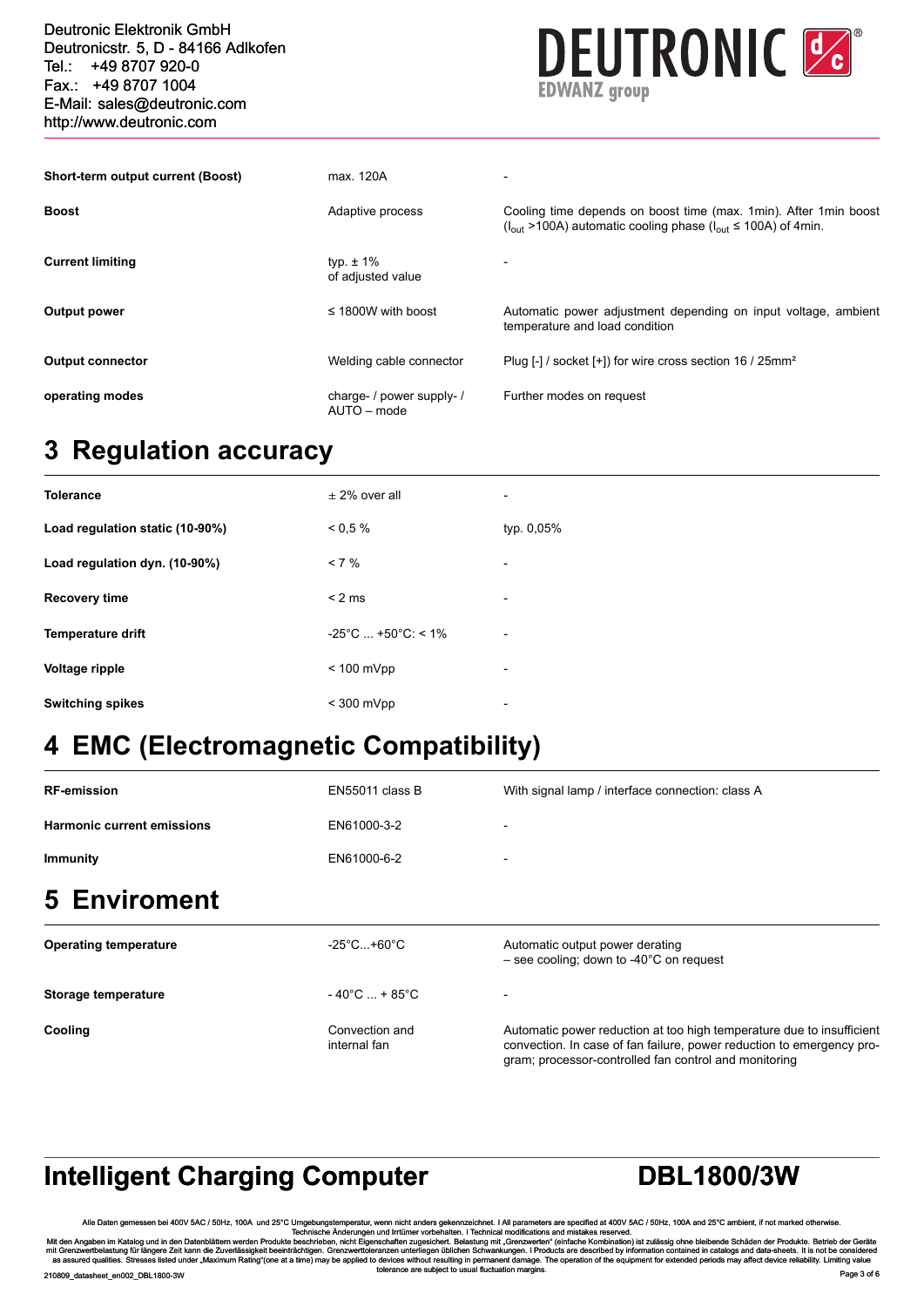| Fax.: +49 8707 1004<br>E-Mail: sales@deutronic.com<br>http://www.deutronic.com |                 | <b>EDWANZ</b> group                            |  |  |
|--------------------------------------------------------------------------------|-----------------|------------------------------------------------|--|--|
| <b>Humidity</b>                                                                | 95%             | No operation during dew; coated PCB by varnish |  |  |
| <b>Pollution degree</b>                                                        | 2               | EN61010                                        |  |  |
| <b>Climatic category</b>                                                       | 3K <sub>3</sub> | EN60721                                        |  |  |
| 6 General data                                                                 |                 |                                                |  |  |
| <b>Electrical safety</b>                                                       |                 | UL1236, EN60335-1, EN60335-2-29, EN61010       |  |  |

| <b>Protection class</b>  | class l                                | -                                                                                                                                                            |
|--------------------------|----------------------------------------|--------------------------------------------------------------------------------------------------------------------------------------------------------------|
| <b>Isolation voltage</b> | 3000VAC<br>500VDC                      | Input / Output<br>Output / Housing                                                                                                                           |
| <b>Efficiency</b>        | typ. 92,5%                             | $\overline{\phantom{0}}$                                                                                                                                     |
| Housing                  |                                        | Metal, especially designed for car manufacture and service stations.<br>Mounting option at the devices side via 4 screws, size M6 (height of<br>thread 10mm) |
| <b>Dimensions</b>        | 390 x 355 x 118mm<br>390 x 355 x 143mm | standard-version<br>option with heat-sink<br>see figure 8.1                                                                                                  |
| Weight                   | ca. 7,7 kg<br>ca. 10 kg                | standard-version<br>option with heat-sink<br>(both without cables and package)                                                                               |

#### **7 Interfaces**

| Interface (25-pol. SUB-D) <sup>[*1][*2]</sup> |         | For various purposes (e.g. floating Relays, Remote ON/OFF etc.)                                                                                                                                                                                                                                                  |
|-----------------------------------------------|---------|------------------------------------------------------------------------------------------------------------------------------------------------------------------------------------------------------------------------------------------------------------------------------------------------------------------|
| RS232 (9-pol. SUB-D) <sup>[*1][*2]</sup>      |         | For communication or firmware update (standard PC interface)                                                                                                                                                                                                                                                     |
|                                               | $[^*1]$ | A shielded cable must be used to connect external equipment.                                                                                                                                                                                                                                                     |
|                                               | [*2]    | <b>ATTENTION:</b> GND-Pins not galvanically isolated to the power output!<br>When connecting the device with an external control a galvanic isola-<br>tion must be provided!                                                                                                                                     |
| <b>Signals</b>                                |         | 3 high power LED's for operating state indication / alarming                                                                                                                                                                                                                                                     |
| <b>Display</b>                                |         | Big sized graphic display                                                                                                                                                                                                                                                                                        |
| 3-key operator panel                          |         | Menu navigation as well as configuration / parametrization of oper-<br>ation mode and individual device parameters (among others output<br>voltage, current limits, security parameters, start / stop behavior, short<br>circuit reaction etc.) Extensive functional description see operating in-<br>structions |

## **Intelligent Charging Computer <b>DBL1800/3W**

Alle Daten gemessen bei 400V 5AC / 50Hz, 100A und 25°C / 50Hz, 100A und 25°C / 50Hz, 100A und 25°C / 50Hz, 100A und 25°C / 50Hz, 100A und 25°C / 50Hz, 100A und 25°C / 50Hz, 100A und 25°C / Technische Anderungen und Irritim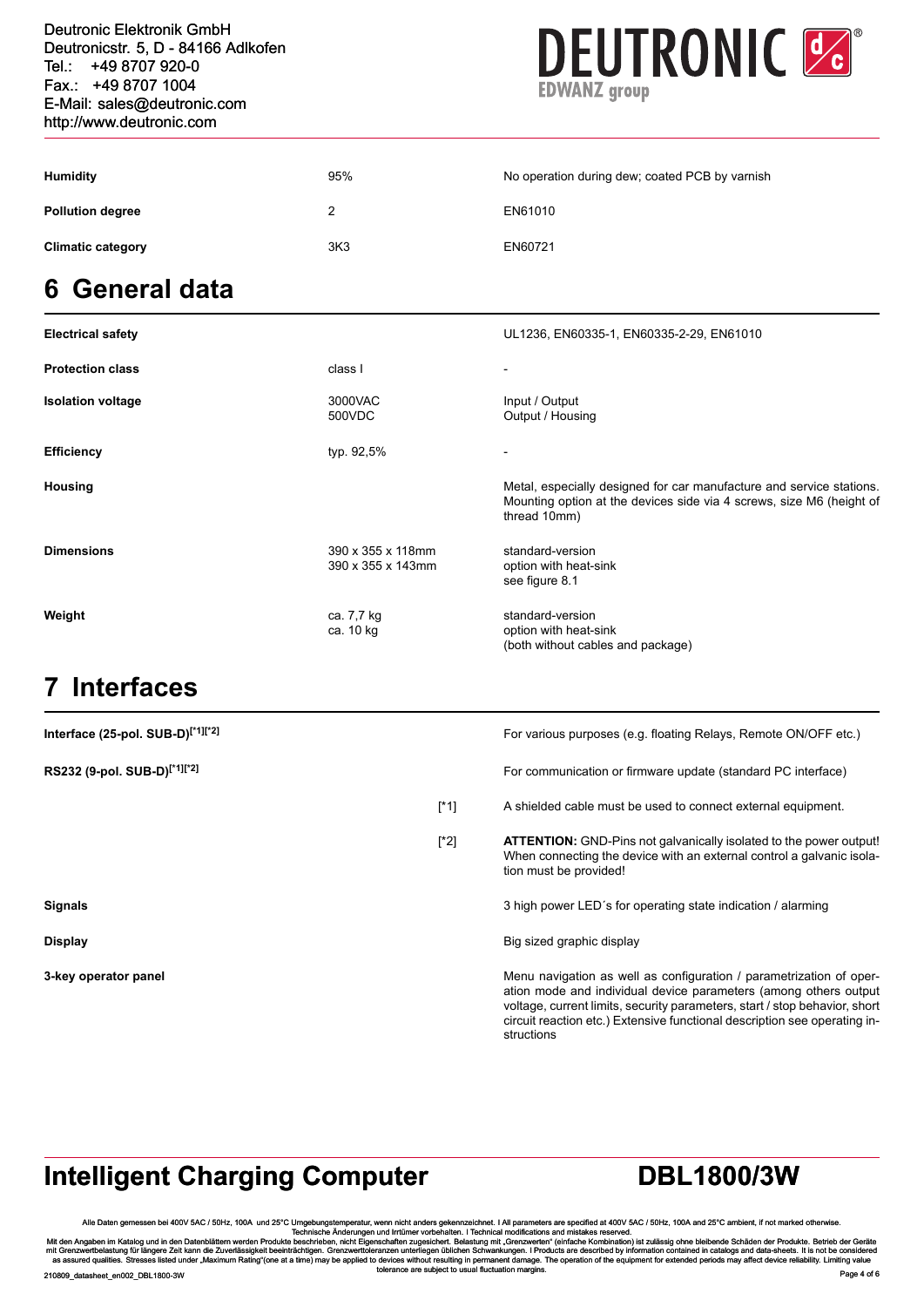#### **8 Dimensions**

All dimensions are given in millimeters and have a general tolerance according to DIN ISO 2768 - m.

**B-HAN version:** Display on the top, interface and connector on the front - mains connection via Harting connector HAN6E/B (Attention - included in delivery is only the plug on the device side, not the mating plug).

The heat sink shown here on the bottom of the device is a selectable option and is not included in delivery.

<span id="page-4-1"></span>

Figure 8.2: pin assignment of the input connection

## <span id="page-4-0"></span>**Intelligent Charging Computer <b>DBL1800/3W**

Alle Daten gemessen bei 400V 5AC / 50Hz, 100A und 25°C / 50Hz, 100A und 25°C / 50Hz, 100A und 25°C / 50Hz, 100A und 25°C / 50Hz, 100A und 25°C / 50Hz, 100A und 25°C / 50Hz, 100A und 25°C / Technische Anderungen und Irritim